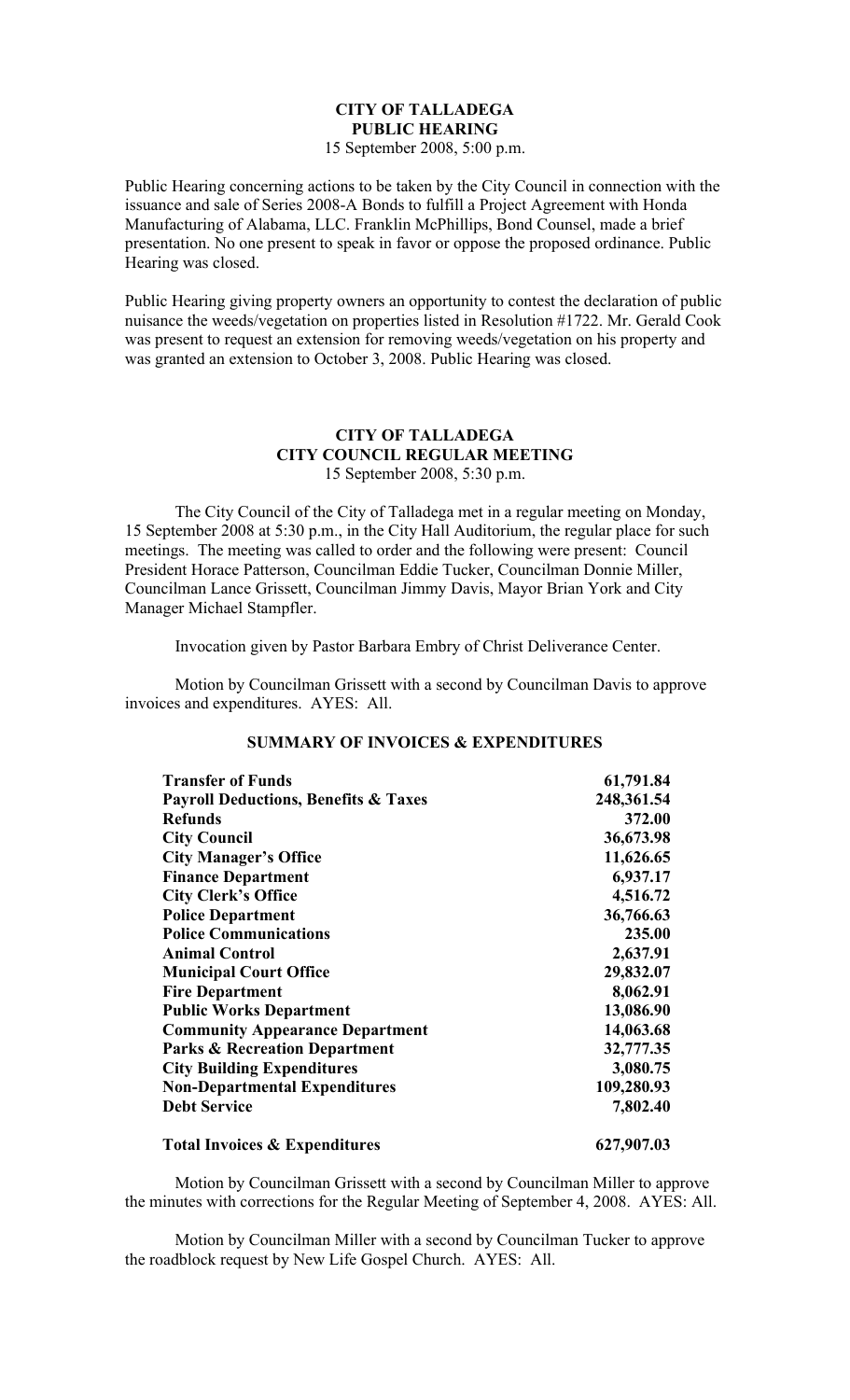Mayor Brian York swore in Ed King and Julius Thomas to the Historic Preservation Commission.

Keela Brown presented the Talladega Merchants Association's survey on the parking enforcement issue for the Courthouse Square. Majority of merchants wanted the current ordinance to be left as is. Motion by Councilman Davis with a second from Councilman Grissett to leave the ordinance as is. AYES: Councilman Davis, Councilman Grissett, Councilman Patterson, Abstain: Councilman Miller, Nay: Councilman Tucker.

Motion by Councilman Tucker with a second by Councilman Davis granting the request for a 032 – Club Liquor – Class II license for the Elks College City Lodge #1171 located at 922 Long Street. AYES: All.

Motion by Councilman Davis with a second by Councilman Tucker granting the request for a 020 – Restaurant Retail Liquor license for Magnolia's of Talladega, LLC located at 207 E. North Street. AYES: Councilman Davis, Councilman Grissett, Councilman Tucker, Council President Patterson, Abstain: Councilman Miller.

**Resolution #1722** declaring the weed/vegetation on certain properties a public nuisance.

**Resolution #1723** agreeing to provide funds to the Employees' Retirement System for a one-time lump sum payment to eligible retired employees at a cost of \$23,404.00.

**Resolution #1724** approving the City absorbing the cost of the employees' health care increase.

**Resolution #1725** accepting the bid by CB&A Project Management for a pre-lime feeder unit for the Water Plant.

**Resolution #1726** approving the purchase of 335 dials and 71 meters to complete the Water Department's meter upgrade project at a cost of \$70,664.00

**Resolution # 1727** accepting the bid by Rick's Electric to repair the electrical system of the Community Appearance Department facility at a cost of \$5,000 (policy deductible) with the remaining \$11,520 to be covered by the City's insurance.

Motion by Councilman Grissett with a second by Councilman Davis to adopt and accept Resolutions #1722 through #1727. AYES: All.

**Ordinance #1646** approving the City Funding Agreement for Series 2008-A Bonds.

Motion by Councilman Grissett with a second by Councilman Miller for immediate consideration of Ordinance #1646. Roll Call. AYES: All.

Motion by Councilman Grissett with a second by Councilman Davis for reading of the heading only of Ordinance #1646. Roll Call. AYES: All.

**WHEREAS**, the State of Alabama has heretofore entered into that certain Project Agreement with Honda Manufacturing of Alabama, LLC ("Honda"), whereby the State has agreed to provide certain incentives to Honda to expand its existing manufacturing facilities in Talladega County, Alabama (the "County"). Such incentives included the payment of certain site preparation costs described in Section 2.1 of the Project Agreement (the "Site Improvement Costs") and the Mayor of the City of Talladega (the "City"), by letter dated June 12, 2002 to representatives of the State, agreed to contribute \$2,000,000 toward such Site Improvement Costs;

Motion by Councilman Tucker with a second from Councilman Grissett for adoption of Ordinance #1646. Roll Call. AYES: All.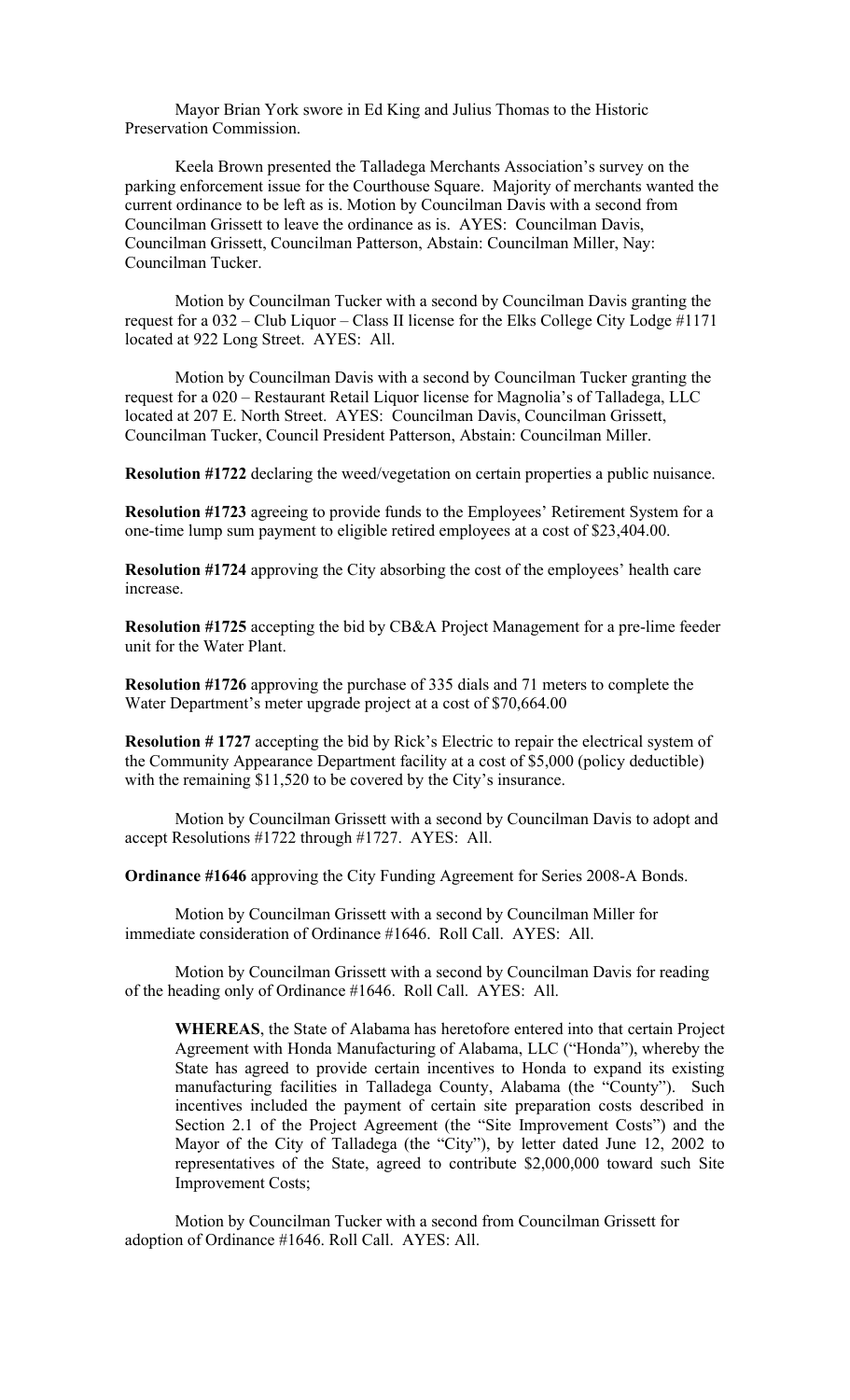Motion by Councilman Grissett with a second by Councilman Davis to approve invoices and expenditures for the Water Department. AYES: All. **Expenditures for September 4-11, 2008 \$ 269,262.25**

The City Manager addressed several topics:

- Presented the hydraulic study on Shocco Springs area indicating that progress had been made in replacing meters and that further testing and monitoring would continue. Director James Brasher stated that the installation of the modular valve had already made a difference.
- Currently no legal process on the City of Lincoln water payments.
- There were 3,000 gallons in storage to specifically fuel emergency vehicles for the City during this time of shortages caused by the hurricanes.
- Considerable missed opportunities with the South Street Sidewalks Grant may affect future grants.
- Presented check signing policy and written procedures.

Motion by Councilman Davis with a second by Councilman Miller to adopt the check signing procedures as presented. AYES: All.

 Presented written guidelines setting up a City Investment Policy. There was some discussion on having a professional organization monitor the City's investment over the long term. Indicated that the cost of this organization will be offset by an increase in investment revenue.

Motion by Councilman Davis with a second by Councilman Grissett to adopt the City Investment Policy as presented: AYES: All.

- Final closeout of the McMillan Street CDBG project was being pursued, including application to FEMA concerning amending the flood plain map.
- Presented report on the current number of employees taking advantage of direct deposit. Some discussion on mandating direct deposit for newly hired employees.
- Presented a report on the numerous recreational centers' income and expenses. Indicated that it would be very difficult work to get the programming going at the various centers. This effort would take major effort beyond this fiscal year. First effort of concentration is on undertaking renovation work on the centers. There was some discussion concerning checks and balances on income from the Recreation Department and having the personnel to handle the increased efforts in programming.
- Presented an update on the matter Mr. Thomas Beavers had brought before the Council at the previous meeting indicating that it was a matter for the Courts.
- Requested approval of the 2009 Holiday Schedule for City employees.

Motion by Councilman Davis with a second by Councilman Grissett to adopt the 2009 Holiday Schedule as presented. AYES: All.

**Resolution #1728** authorizing Mayor York to file an application with the Alabama Department of Transportation to the State of Alabama's allocation of FY 09 Federal Highway Administration Transportation Enhancement (TE) to secure \$900,850.78 in order to construct Phase One of a network of bicycle facilities in the downtown area of Talladega.

Motion by Councilman Davis with a second by Councilman Grissett to adopt Resolution #1728. Roll Call. AYES: All.